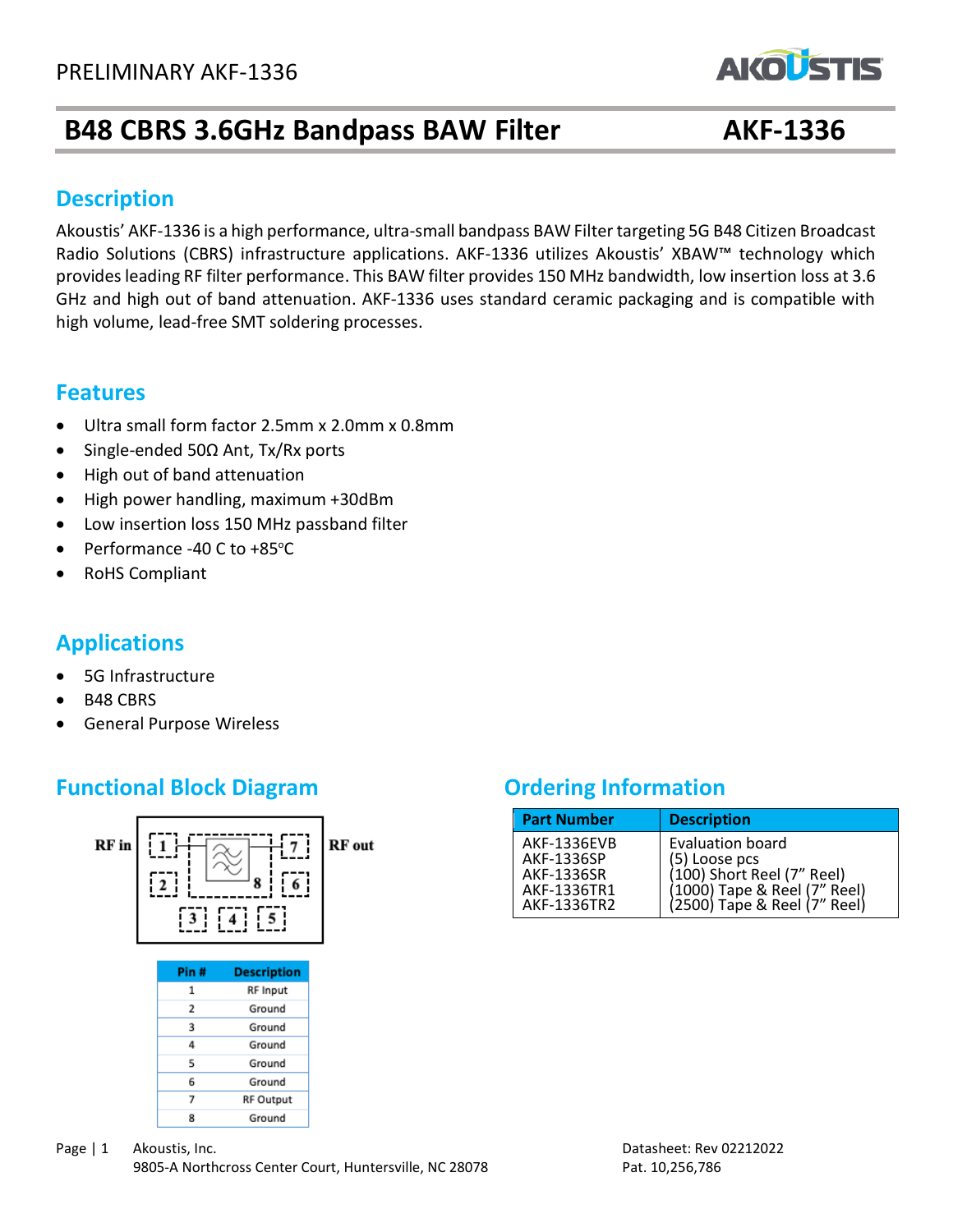

## **Absolute Maximum Rating**

| <b>Parameter</b>           |                                                           | <b>Rating</b>           |
|----------------------------|-----------------------------------------------------------|-------------------------|
| <b>Storage Temperature</b> |                                                           | -40 to 125 $^{\circ}$ C |
| <b>Input Power</b>         | Signal: 5G NR, 100 MHz, PAR 7.8dB<br>Temp: $85^{\circ}$ C | $+32$ dBm               |

A combination of AMR conditions may result in damage to the device.

#### **Operating Parameters (Temp=-40°C to +85°C unless otherwise noted)**

| <b>Parameter</b>           | <b>Conditions</b>                  | <b>Units</b> | Min. | Typ.         | Max. |
|----------------------------|------------------------------------|--------------|------|--------------|------|
| <b>Passband</b>            |                                    | <b>MHz</b>   | 3550 | 3625         | 3700 |
| <b>Insertion Loss</b>      | $3550 - 3700$ MHz                  | dB           |      | $1.5^{(1)}$  | 2.7  |
| <b>Amplitude Variation</b> | $3550 - 3700$ MHz                  | dB           |      | $\mathbf{1}$ | 1.5  |
|                            | $10 - 1000$ MHz                    | dB           | 50   | 55           |      |
| <b>Attenuation</b>         | 1700 - 2690 MHz                    | dB           | 22   | 25           |      |
|                            | 2690 - 3450 MHz                    | dB           | 22   | 25           |      |
|                            | 3450 - 3530 MHz <sup>(2)</sup>     | dB           | 10   | 15           |      |
|                            | $3720 - 3800$ MHz <sup>(2)</sup>   | dB           | 9    | 15           |      |
|                            | 3800 - 6000 MHz                    | dB           | 14   | 25           |      |
|                            | 6000 - 8000 MHz                    | dB           | 15   | 18           |      |
| <b>Return Loss</b>         | 3550 - 3700MHz                     | dB           | 10   | $16^{(1)}$   |      |
| <b>Load Impedence</b>      |                                    | Ω            |      | 50           |      |
| <b>Power Handling</b>      | 5G NR, 100MHz,<br><b>PAR 7.8dB</b> | dBm          |      |              | 30   |
| 2 <sup>nd</sup> Harmonic   | Po=27dBm (25°C)                    | dBm/MHz      |      | $-28$        |      |
| 3 <sup>rd</sup> Harmonic   | Po=27dBm (25°C)                    | dBm/MHz      |      | $-73$        |      |

Note:

- 1. Averaged over specified frequency at room temperature
- 2. S-parameter averaged over 5MHz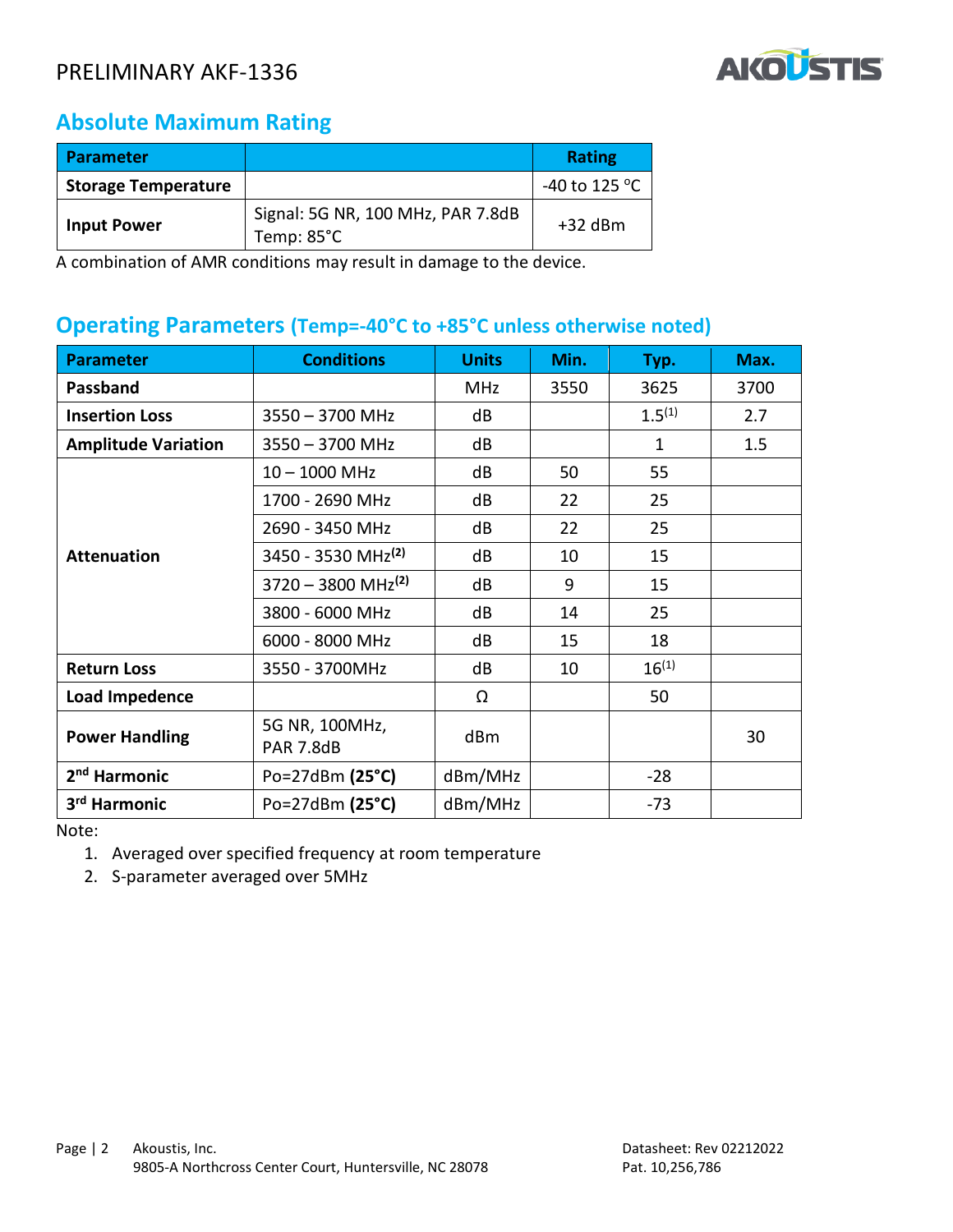

# **EVB Schematic & Layout**



### **Bill of Materials**

| <b>Reference Des.</b> | Value | <b>Description</b>          | <b>Manufacturer</b> | <b>Part Number</b> |
|-----------------------|-------|-----------------------------|---------------------|--------------------|
| <b>PCB</b>            | N/A   | 2 layer                     | Multiple            |                    |
| U1                    | N/A   | 3.6 GHz BAW Filter          | Akoustis            | AKF-1336           |
| L1                    | 2.6nH | Chip inductor, 0402, ±0.1nH | Murata              | LQW15AN2N6G8ZD     |
|                       | 3.0nH | Chip inductor, 0402, ±0.1nH | Murata              | LQW15AN3N0C10D     |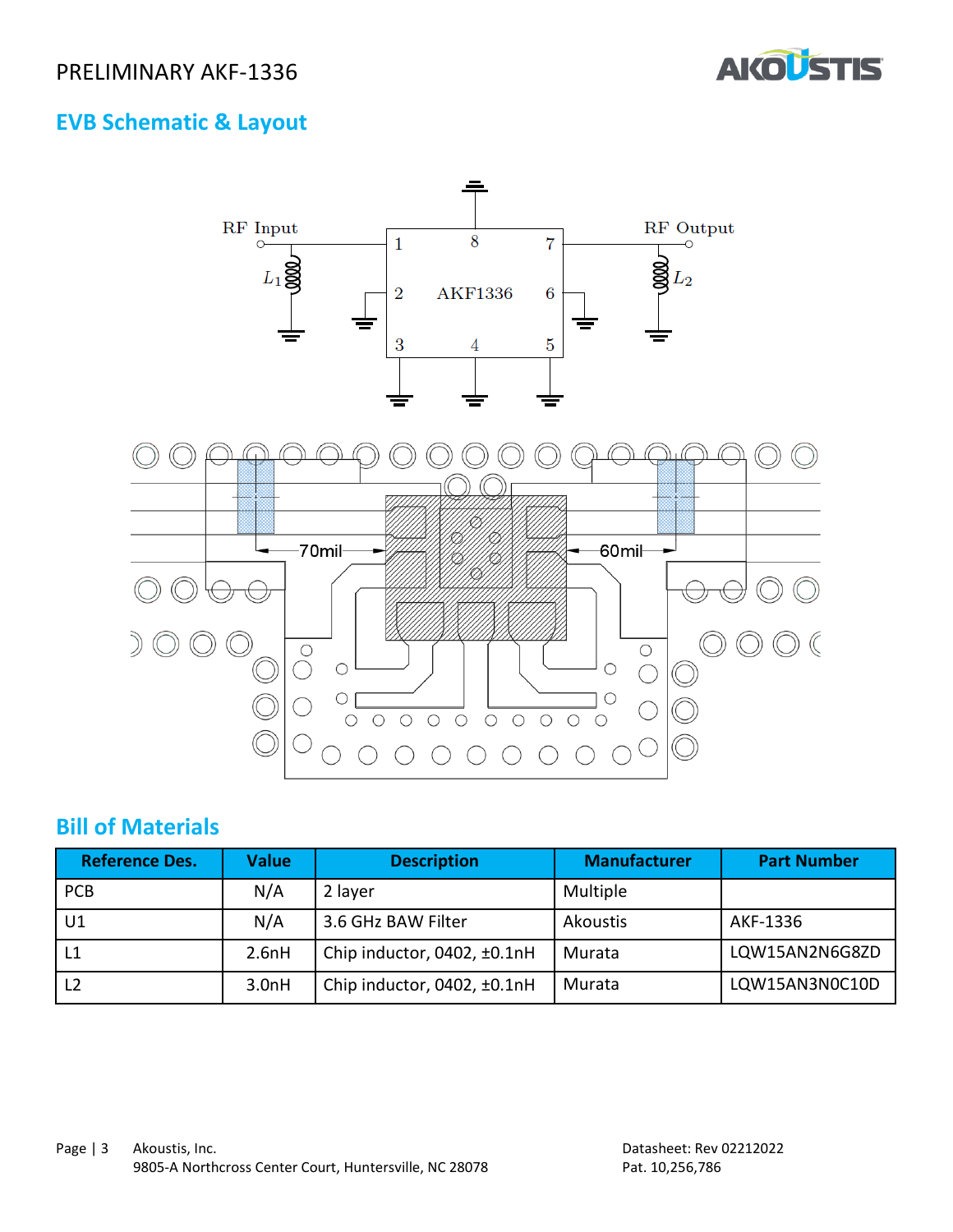

# **Performance Plots (Temp = 25°C unless otherwise noted)**

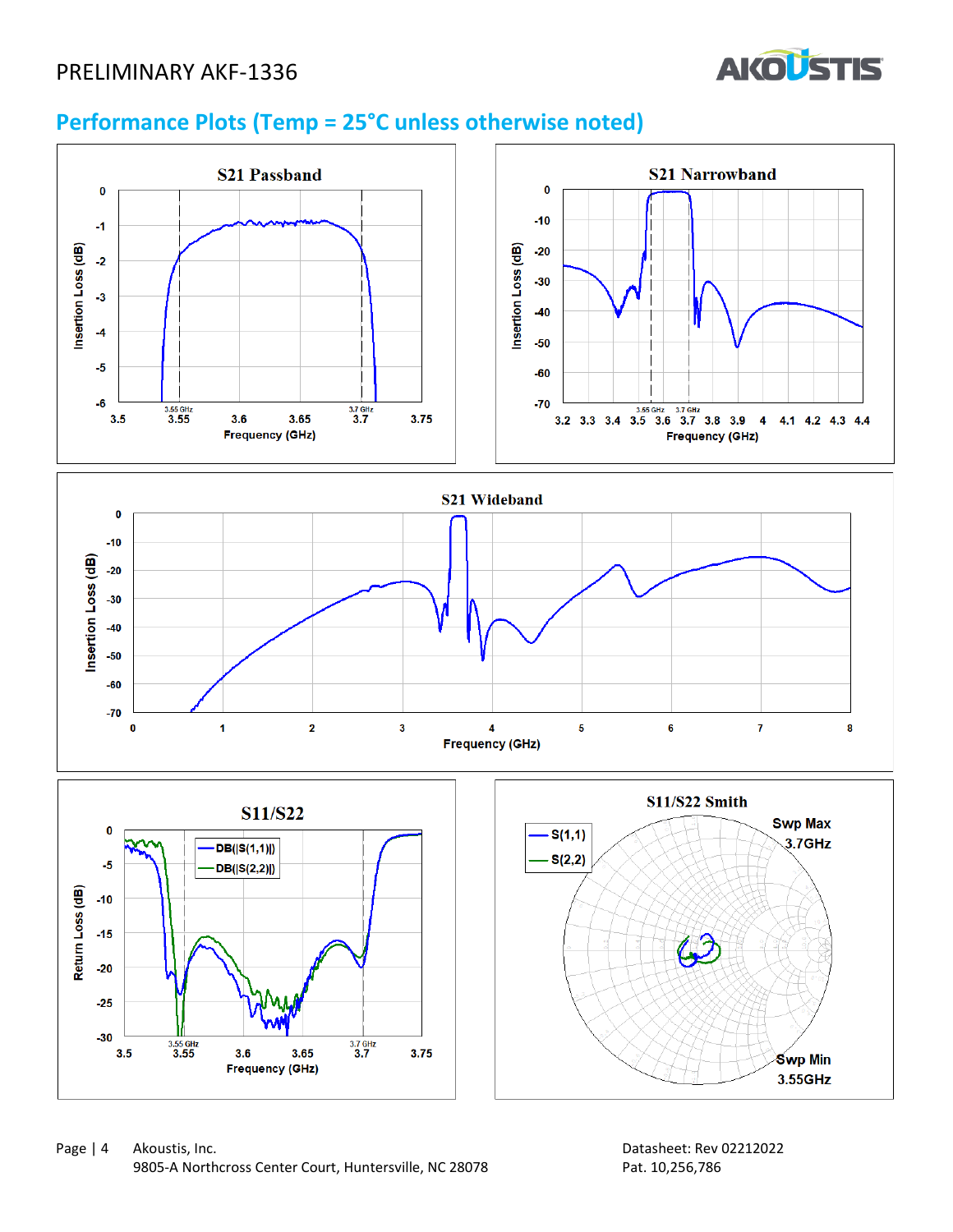

### **Package Dimensions & Pin Descriptions**



**PCB Mounting Pattern**

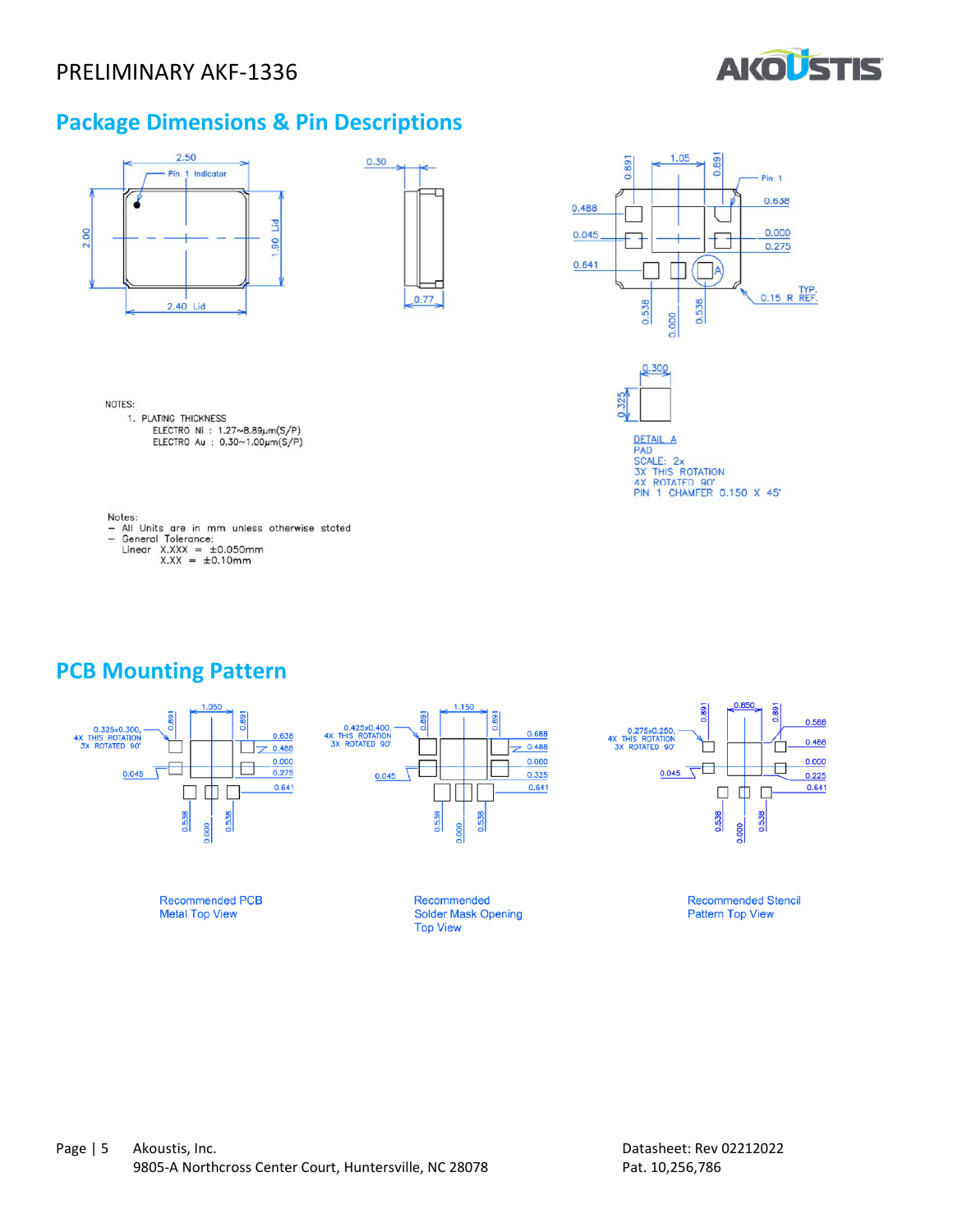

## **Typical Part Marking**



## **Reel Dimensions**



| <b>Reel Dimensiones</b> |                   |                  |                 |                        |                   |                       |
|-------------------------|-------------------|------------------|-----------------|------------------------|-------------------|-----------------------|
| <b>Reel Size</b>        | Tape Width        |                  | в               |                        | D                 | W1 *measured at hub   |
|                         | 8 <sub>mm</sub>   | 180 +0/-2.0 mm   | $2.0$ mm +/-0.5 | $13.0 + 0.5 / -0$ mm   | $60.0 +/- 2.0$ mm | $8.40 + 1.5 / -0$ mm  |
| 7 Inch                  | $12 \, \text{mm}$ | 180 +0/-2.0 mm   | $2.0$ mm +/-0.5 | $13.0 + 0.5 / -0$ mm   | $60.0 +/- 2.0$ mm | $12.40 + 2.0$ / -0 mm |
|                         | 16 mm             | 180 +0/-2.0 mm   | $2.0$ mm +/-0.5 | $13.0 + 0.5 / -0$ mm   | $60.0 +/- 2.0$ mm | $16.40 + 2.0 / -0$ mm |
| 13 Inch                 | 8 <sub>mm</sub>   | $330 +/- 2.0$ mm | $2.0$ mm +/-0.5 | $13.0 + 0.5 / -0.2$ mm | $102 +/- 2.0$ mm  | $8.8 + 2.0 / -0$ mm   |
|                         | $12 \, \text{mm}$ | $330 +/- 2.0$ mm | $2.0$ mm +/-0.5 | $13.0 + 0.5 / -0.2$ mm | $102 +/- 2.0$ mm  | $12.8 + 2.0 / -0$ mm  |
|                         | 16 mm             | $330+/- 2.0$ mm  | $2.0$ mm +/-0.5 | $13.0 + 0.5 / -0.2$ mm | $102 +/- 2.0$ mm  | $16.8 + 2.0 / -0$ mm  |

Note: 7 Inch Reel Only Has One Opening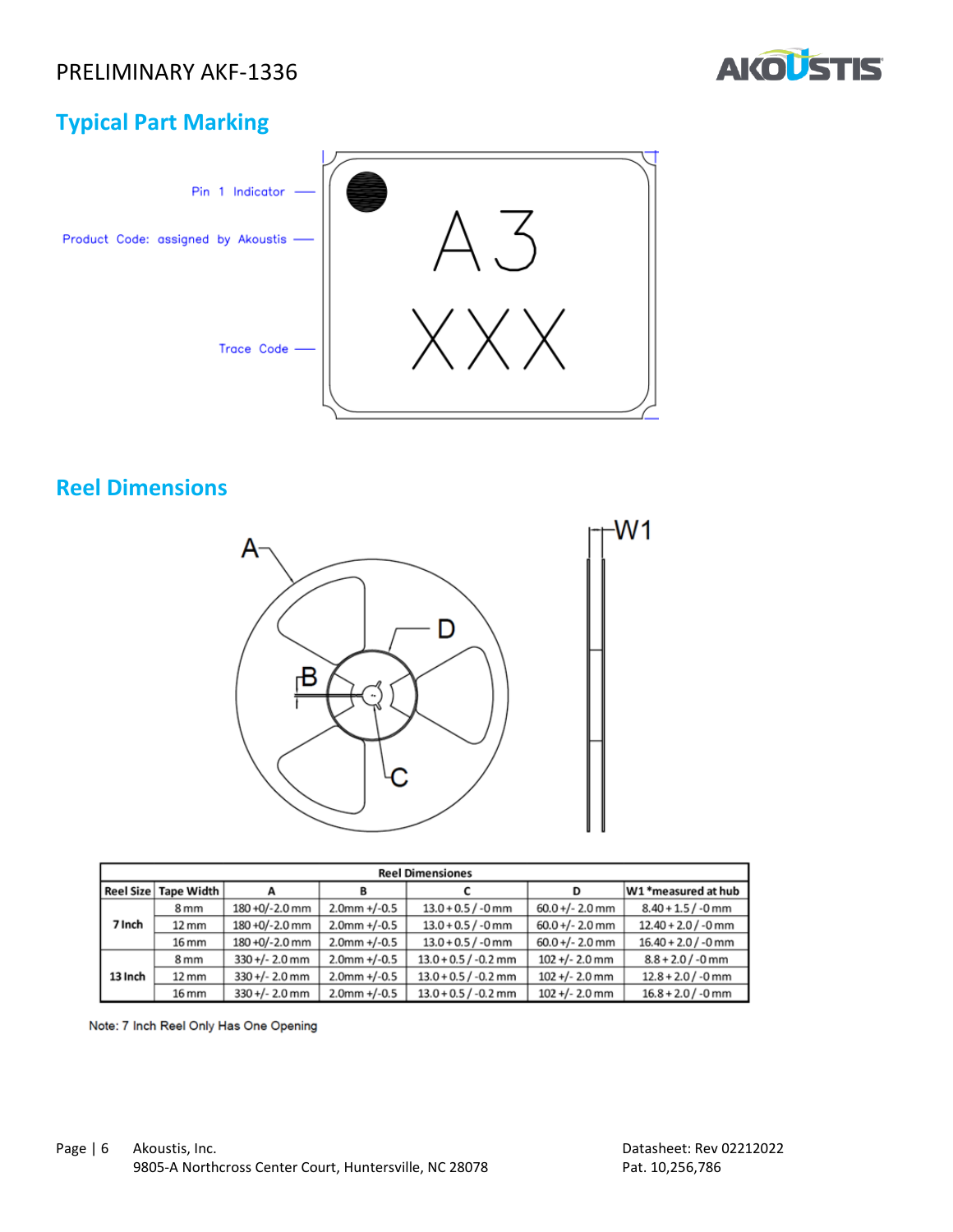

#### **Tape Dimension**

 $A_0 = 2.25$ <br>Bo = 2.70  $K_0 = 1.20$ 



### **Recommended Solder Profile**

#### Parameter

Max Ramp Up Rate Max Ramp Up Rate<br>Soak Temp Time Ts(min) - Ts (max)<br>Max Soak Time Ts<br>Liquidous Temp TL<br>Max Time Above TL Max Peak Temperature T<br>Max Time at Peak T<sub>P</sub><br>Max Ramp Down Rate

#### Eutectic Sn/Pb Pb Free

6 Deg C/Second<br>150-200 Deg C<br>3 minutes<br>220 Deg C<br>150 Seconds 260 Deg C<br>30 Seconds<br>10 Deg C/Second



6 Deg C/Second<br>135 - 155 Deg C<br>2 minutes<br>183 Deg C<br>150 Seconds

225 Deg C<br>30 Seconds<br>10 Deg C/Second

Page | 7 Akoustis, Inc. Datasheet: Rev 02212022 9805-A Northcross Center Court, Huntersville, NC 28078 Pat. 10,256,786